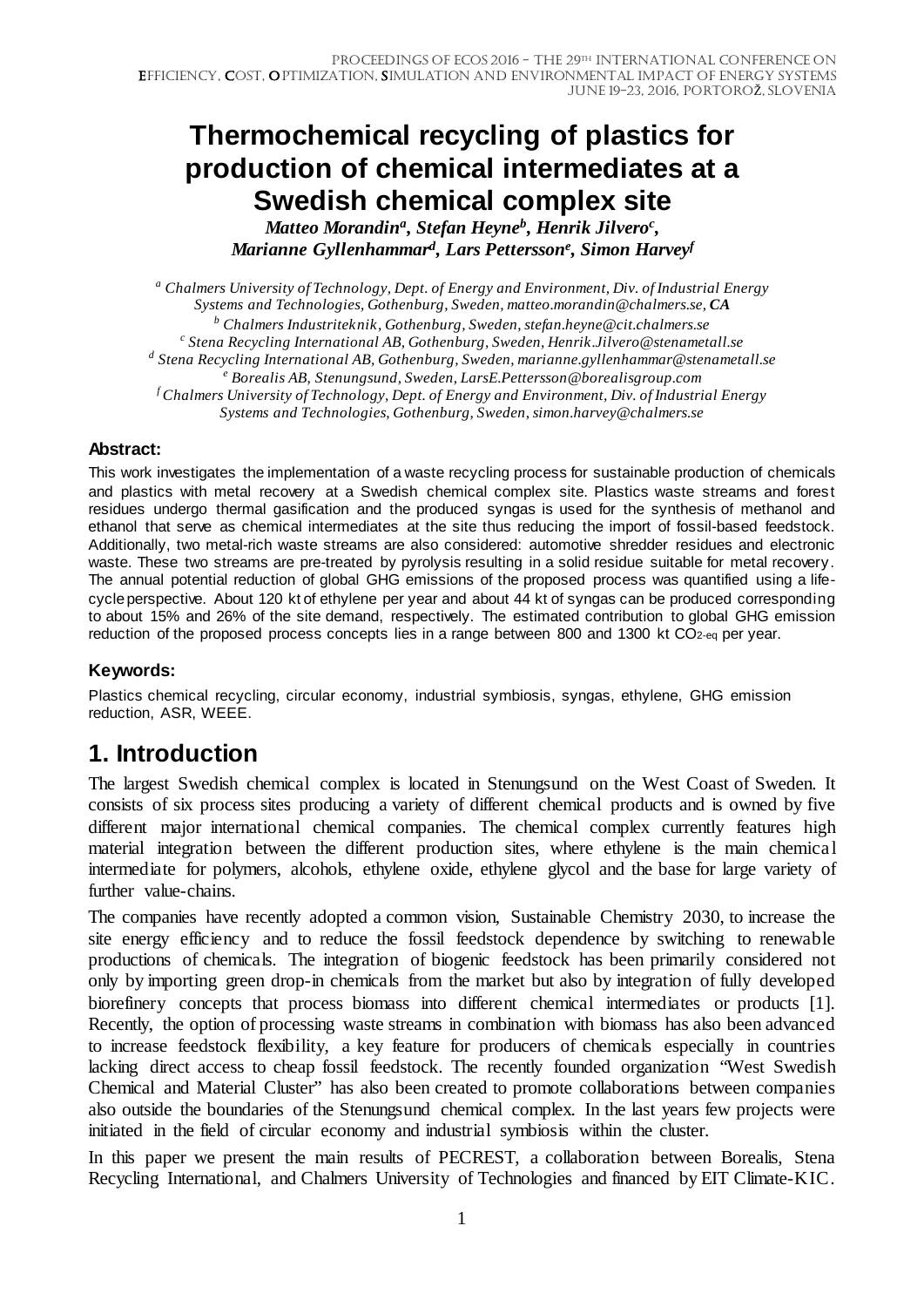The objective of the present work was to identify relevant process concepts for plastics chemical recycling and metal recovery and to quantify their potential contribution to reduction of global GHG emissions. Preliminary mass and energy balances were established by flowsheet simulation and processes integration opportunities were investigated. The global GHG emission consequences were assessed by introducing expanded system boundaries and the contributions of the different process chains and changes in system material and energy flows to the GHG emission balance were estimated also considering different scenarios.

### **1.1. Overview of plastic chemical recycling**

Plastic recycling can be categorized in three main types: (1) material recycling, (2) chemical recycling, (3) energy recovery. Material recycling, even though the purity of recycled products can limit the degree of substitution of virgin materials, allows the highest reduction of global GHG emissions for production of new products and should therefore be preferred. The target for Sweden since 2012 is to have at least 30% material recycling which is expected to increase to 50% sometime after 2020 according to EU directives [\[2\]](#page-16-1). At the opposite side of the recycling cascade is energy recovery for production of electricity and heat. It is currently the most common waste handling strategy in Europe, especially in the northern countries where heat recovery represent a bigger share of income due to past investment in district heating networks. There is a consensus that this strategy should be in the long-term future discontinued to favour larger share of material recycling and with increasing utilization of renewable energy resources.

Chemical recycling represents another way to avoid complete combustion of plastic and to recover at least part of the polymer or of its building blocks into production of new products. Depending on the substrate (e.g. polymer types) and on process type and conditions, the gaseous and liquid phases can be of different natures, but applications such as motor fuel or as chemical intermediates have been considered in the past. Although no significant differences in technology may appear between different applications, the difference between recovering plastic waste into motor fuels or chemical intermediates may be dramatic from a life-cycle perspective. Only recovering the chemical elements of plastics into new plastics can be regarded as close-loop recycling while plastic derived motor-fuel are indeed another way to fully release the plastic carbon in form of  $CO<sub>2</sub>$  to the atmosphere, and its impact on global GHG emission is therefore largely dependent on the future of the transportatio n sector. A petrochemical complex site is highly suitable for integration of plastic chemical recycle since multiple options are already in place for using different types of hydrocarbons and syngas for production of chemicals.

Thermochemical recycling of plastics for feedstock recovery has been largely investigated in the past and few demonstration plants were also built [\[3\]](#page-16-2). Among input waste streams, automotive shredder residues (ASR) and tyres, waste streams resulting from car demolition are also considered. As discussed later, ASR is a heterogeneous material rich in plastics but also in metal and may represent an interesting opportunity for an integrated feedstock and metal recycling [\[4\]](#page-16-3). The processes fall into two large categories: gasification and pyrolysis. The processes based on gasification generally decompose the substrate into syngas with downstream synthesis of chemicals or fuels. Pyrolysis processes can be tailored for a specific feedstock and/or product and can directly yield a desired product (in liquid or gaseous form) [\[5\]](#page-16-4) while gasification processes rather are suitable for larger scale applications and mixed feedstocks, and need further downstream process steps.

A detailed life-cycle assessment of waste treatment technologies for the Greater London area [\[6\]](#page-16-5) shows that the combination of plastic material recycling and waste-to-energy plants results the best option from a global warming impact if compared to landfill. However it was found that when material recycling products cannot fully substitute the virgin plastic, thermochemical recycling is a better option.

The issue about degree of substitution is also highlighted in [\[7\]](#page-16-6) where a comparison is made between different life-cycle-analysis (LCA) studies on plastic recycling. When only looking at global warming potential, it is clear that material recycling results always favoured compared to other strategies.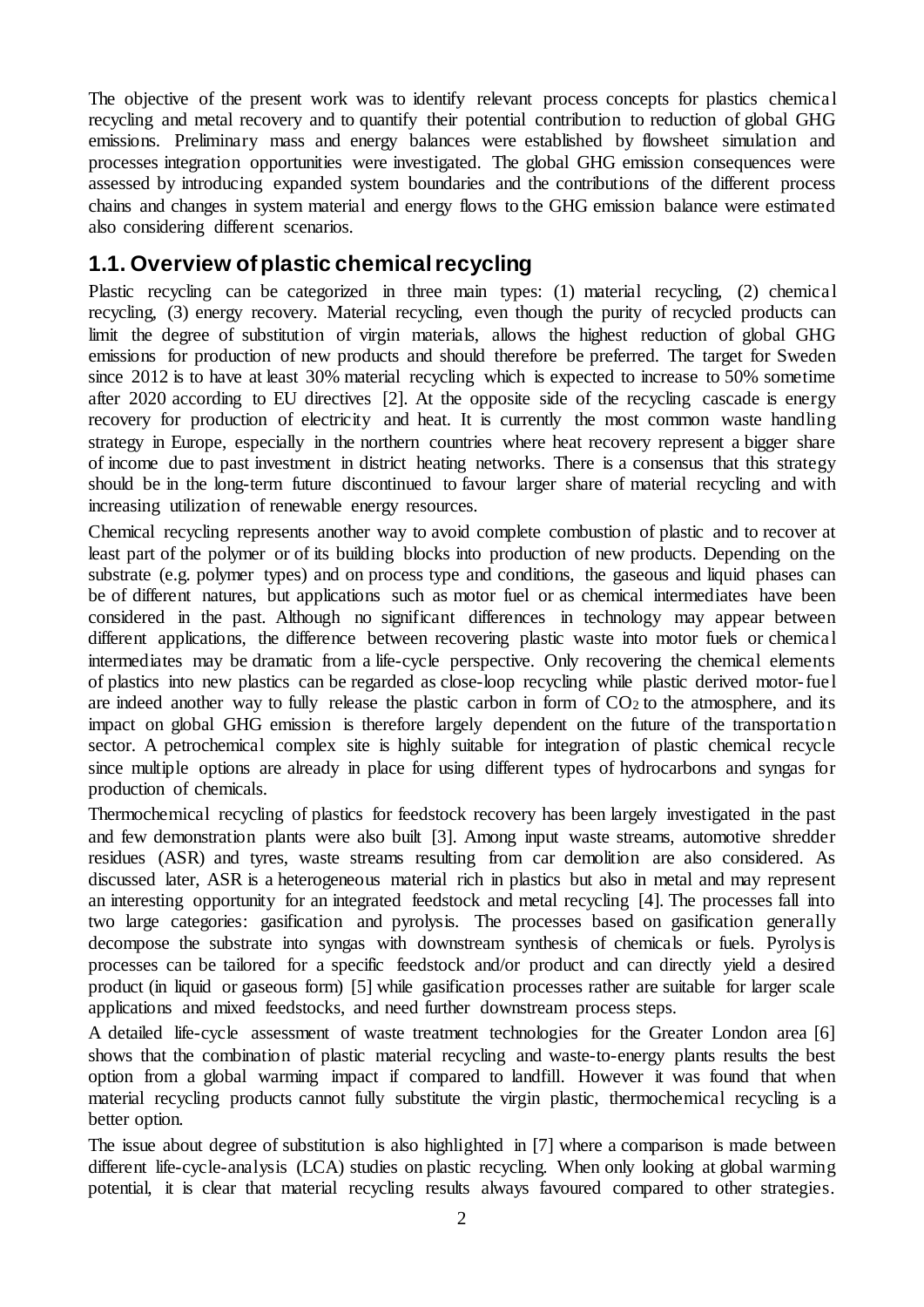Feedstock recycling appears however much better than energy recovery although results can be very different between different feedstock recycling processes.

A study by University of Naples of 2005 [\[8\]](#page-16-7), discusses in detail LCA impact of different plastic waste recycling strategy. Particularly interesting is the comparison between mechanical recycling and two feedstock recycling options for polyolefins fractions: low temperature pyrolysis (BP polymer cracking) and hydrocracking (Veba Combi-Cracking). The global warming impact of the feedstock recycling processes appear quite similar and the estimated total GHG emission saving potential compared to combustion with energy recovery is substantial (about  $5 \text{ kg CO}_2$ -eq per kg recycled plastics).

LCA studies about recycling of ASR or WEEE are more abundant since the disposal of end-of-life vehicles and electronics impose greater challenges than mixed plastic waste for instance, but also greater economic opportunities appear for material recycling. In a study by University of Bologna of 2010 [\[9\]](#page-16-8), a life-cycle assessment was conducted for different ASR treatment processes. In this study it appears that feedstock recycling can introduce similar environmental benefits as advanced material recycling with integrated incineration. Feedstock recycling from WEEE treatment has so far not been studied in detail from a system aspect point of view, life-cycle assessment being mostly conducted for advance material recycling concepts [\[10\]](#page-16-9)

In fact it appears that studies on feedstock recycling from plastic waste, WEEE or ASR in the Swedish context has so far not been published. A core research contribution of the present work is to quantify greenhouse gas emissions with a system perspective. A key aspect of the proposed chemical recycling concept is the integration with a chemical complex site which allows to valorise the large amount of excess heat from the thermochemical recycling processes.

### **1.2. Candidate input waste streams and products**

#### **1.2.1. Input waste streams characterisation**

Following a rather conceptual character of the project, all plastic waste streams generated in Sweden that are currently disposed by combustion or landfilled are considered as a potential feedstock for thermochemical recycling. For this purpose a publication from 2012 [\[11\]](#page-16-10) was used as main reference substantiated by other studies when possible. The estimated flow of plastic waste streams for the main sectors in Sweden that are shown to energy recovery (incl. cement industry) are shown in Table 1. These should be regarded as indicative values with large uncertainties.

*Table 1. Summary of estimated plastic waste streams generated in Sweden, by sector and type (excluding electronics and vehicle demolition), which are sent to energy recovery (incl. cement industry). Estimates are based on aggregated data for 2010. (\* only 25% of this value considered for chemical recycling)*

|                                 | Household | Manufact.                   | Construct.& | Medical     | Total  | To               |
|---------------------------------|-----------|-----------------------------|-------------|-------------|--------|------------------|
|                                 |           | <i><b>&amp;Services</b></i> | Demolition  | application | Sweden | chem.rec.        |
| HDPE $(kt/y)$                   | $30.6*$   | $10.6*$                     | 2.2         | 1.6         | 44.8   | 14.0             |
| LDPE $(kt/y)$                   | $57.2*$   | $15.0*$                     | 2.2         | 2.2         | 76.5   | 22.4             |
| PP (kt/y)                       | $64.1*$   | $16.7*$                     | 4.3         | 2.5         | 87.5   | 27.0             |
| PVC (kt/y)                      | 4.6       | 10.6                        | 25.8        | 1.6         | 42.5   | 42.5             |
| PS (kt/y)                       | 27.5      | 7.0                         | 4.3         | 1.0         | 40.0   | 40.0             |
| PET $(kt/y)$                    | 15.4      | 5.3                         |             | 0.8         | 21.4   | 21.4             |
| PUR (kt/y)                      | 0.5       | 6.2                         | 4.3         | 0.9         | 11.9   | 11.9             |
| $ABS$ (kt/y)                    | 0.5       | 4.2                         |             | 0.6         | 5.3    | 5.3              |
| PC (kt/y)                       | 0.5       | 4.2                         |             | 0.6         | 5.3    | $\overline{5.3}$ |
| $\overline{\text{PMMA}}$ (kt/y) | 0.5       | 4.2                         |             | 0.6         | 5.3    | 5.3              |
| PA (kt/y)                       | 27.6      | 4.2                         |             | 0.6         | 32.4   | 32.4             |
| Total (kt/y)                    | 229.0     | 88.0                        | 43.0        | 13.0        | 373.0  | 227.5            |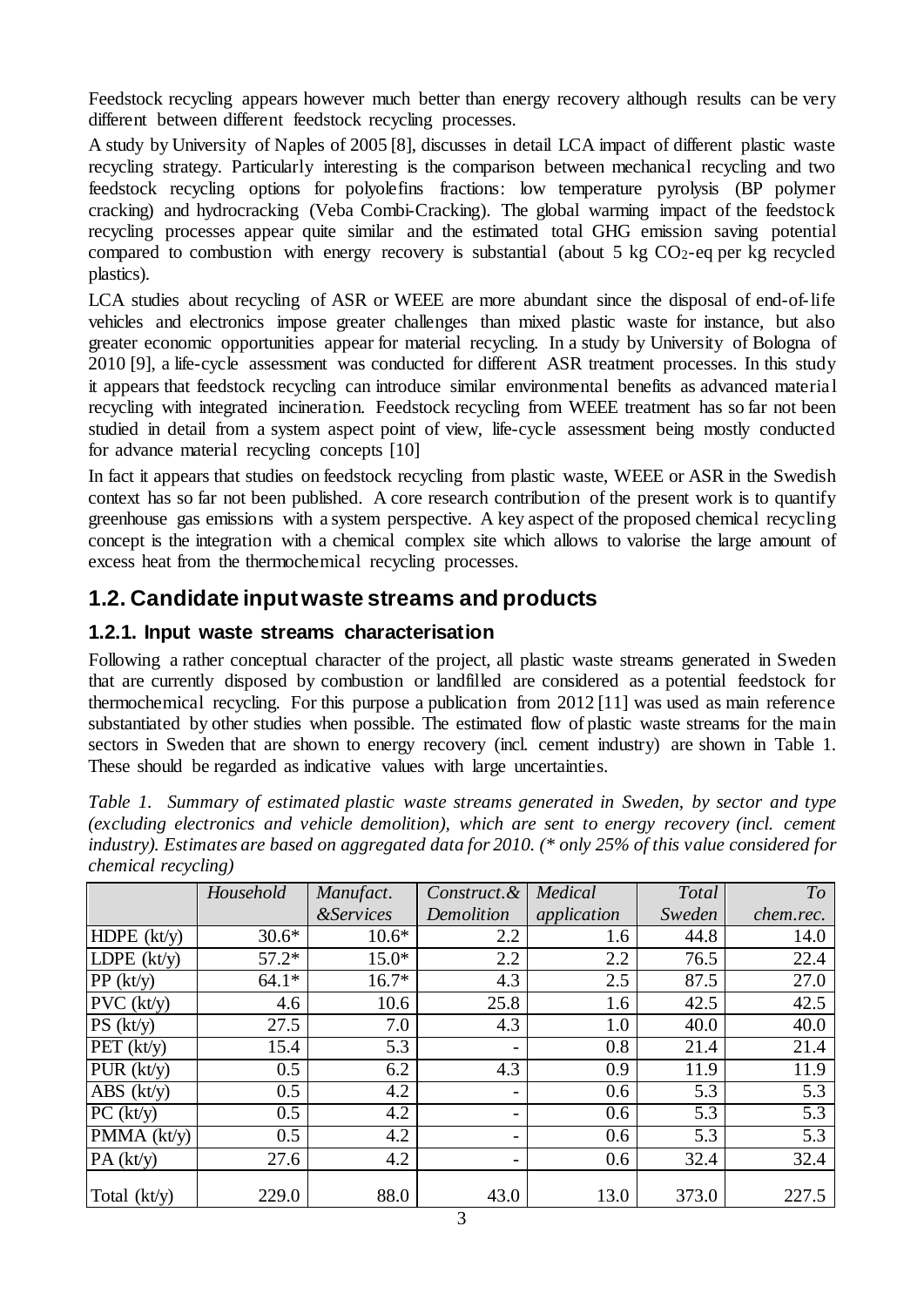As mentioned above, there are also heterogeneous waste streams such as ASR and WEEE which are rich in plastics and metals. ASR has also a discrete amount of wood and textiles. It was decided to retain the whole amount of these waste streams and consider the opportunity of an integrated feedstock and metal recycling plant that takes care of all ASR and WEEE generated in Sweden. Data about ASR and WEEE were provided by Stena Recycling International and refer in particular to those fractions of total ASR and WEEE that are currently sent to energy recovery.

Additionally, following the interest of the Stenungsund chemical companies to develop a feedstock recovery process with high flexibility of processed waste streams, we have included a given quantity of forest residues (with an ultimate analysis based on [\[12\]](#page-16-11)). The amount of biomass was decided by fixing the total input chemical energy rate to 525 MW on higher heating value (HHV) basis. This corresponds to the value identified in a previous project [\[1\]](#page-16-0) where only biomass was considered for production of methanol and olefins and therefore this assumption allows making some comparisons between process concepts processing different materials but having similar scale. Table 2 shows a summary of the input waste streams considered in this work.

*Table 2. Summary of input waste streams considered for feedstock recycling at the Stenungsund chemical complex.*

|                         | Mixed plastic   | <b>ASR</b> | <b>WEEE</b> | Forest   | Total   |
|-------------------------|-----------------|------------|-------------|----------|---------|
|                         | waste (Table 2) |            |             | residues |         |
| Quantity $(kt/y)$       | 228             | 65         | 17          | 510      | 820     |
| Chemical energy in HHV  |                 |            |             |          |         |
| basis (GWh/y)           | 2173            | 238        | 125         | 1656     | 4 1 9 2 |
| Averaged $(8000 h/y)$   |                 |            |             |          |         |
| chemical energy rate in |                 |            |             |          |         |
| HHV basis (MW)          | 272             | 30         | 16          | 207      | 525     |

#### **1.2.2. Candidate products for Stenungsund chemical complex**

The chemical complex in Stenungsund is largely based on olefins production, currently performed by steam cracking of fossil feedstock such as naphtha and ethane. Ethylene is the main chemical intermediate for a large number of chemicals mainly via ethylene-oxide and OXO-aldehydes and also at the basis of plastic production. The olefin mix at the site is strongly dominated by ethylene and currently around 200 kt of ethylene are imported every year. Several recent projects have focused on the substitution of fossil ethylene with bio-based ethylene. So far two main routes have been considered: via dehydration of green-ethanol produced by fermentation of various sugar substrates, via methanol to olefins (MTO) process from methanol produced via synthesis from syngas obtained by biomass gasification [\[1\]](#page-16-0).

The chemical complex has also a large import of natural gas. This has two main utilizations: as fuel in boilers for steam production and as feedstock for production of around 170 kt per year of syngas with a H2 to CO ratio of 1 for OXO-synthesis. Both uses of natural gas can be addressed by the proposed thermochemical conversion processes within this study, either by replacing syngas or by heat recovery and integration for steam generation.

## **2. Methodology**

### **2.1. Definition of process layouts**

The two following process concepts were outlined:

• Mixed plastic waste and forest residue gasification, tar and  $CH_4$  reforming,  $CO_2$  separation, compression, methanol synthesis, methanol dehydration to DME, DME carbonylation into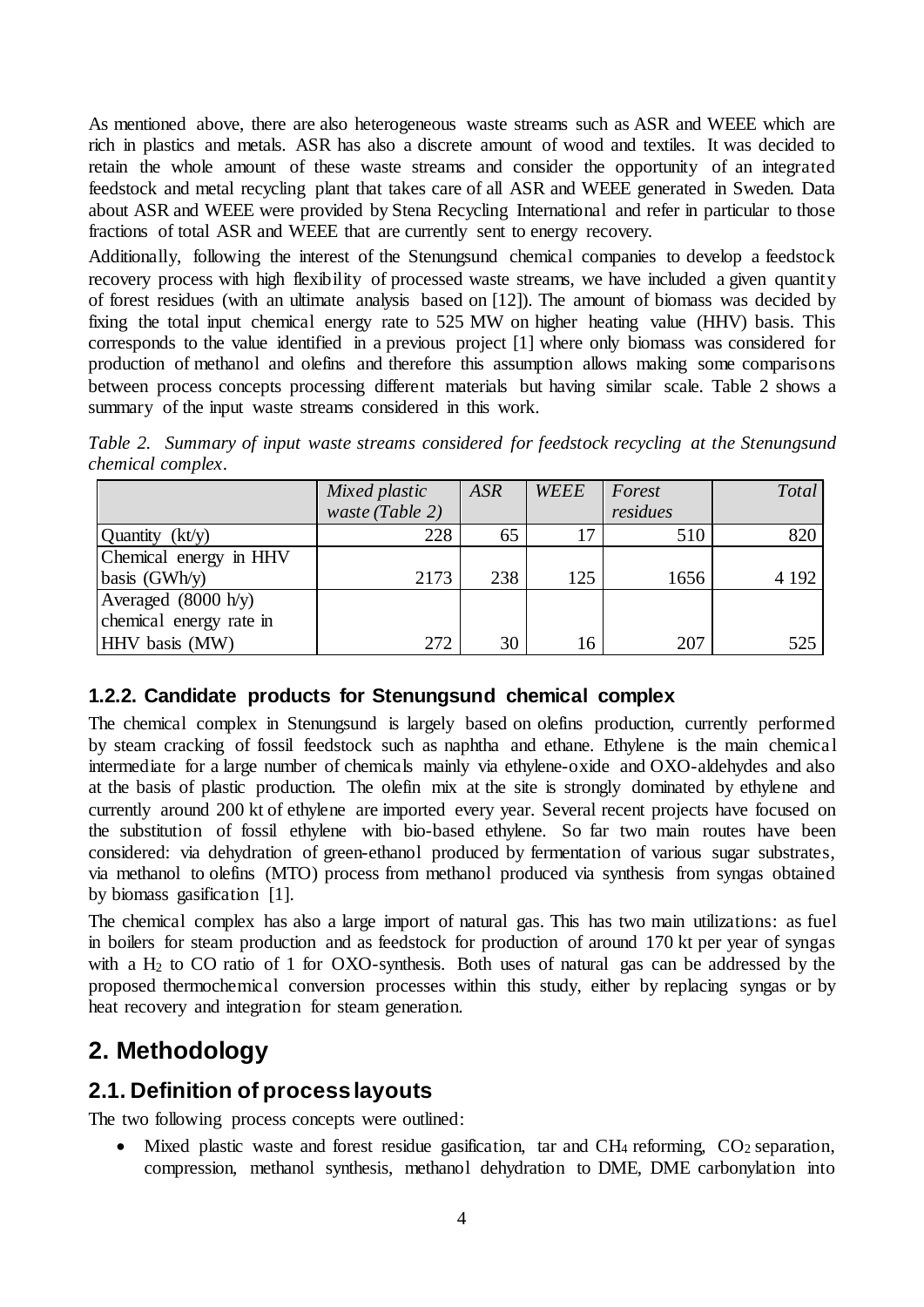methyl acetate, methyl acetate hydrogenation into ethanol and methanol, methanol recovery, ethanol dehydration into ethylene. The basic layout of the process is shown in Fig. 1.

• ASR and WEEE pyrolysis with integrated metal recycling, partial oxidation of pyrolysis gas into syngas, syngas cooling and compression. The basic layout of the process is shown in Fig. 2.



*Fig. 1: overview of the ethylene production process from gasification of mixed plastics and forest residues*



*Fig. 2: overview of process for production of syngas for OXO-synthesis applications*

The amount of the input plastic waste stream considered is large and we therefore focused our attention primarily on gasification technology opening up for a large spectrum of biorefinery concepts and integration opportunities as shown in previous studies [\[13,](#page-16-12) [14\]](#page-16-13).

For the two plastic and metal-rich waste streams, ASR and WEEE, pyrolysis was assumed allowing for metal recovery. A semi-quantitative modelling approach based on literature data on similar materials was used for establishing mass and energy balances. From pyrolysis a complex mixture of hydrocarbons in gaseous phase and a solid metal-rich residues are obtained. The pyrolysis gas is then sent to partial oxidation to convert all the hydrocarbons into syngas.

Based on the H2:CO ratio of the syngas produced from gasification of mixed plastic waste and biomass, and of the syngas obtained from ASR and WEEE pyrolysis two different downstream process layouts were identified suitable for integration to the chemical cluster site. The syngas from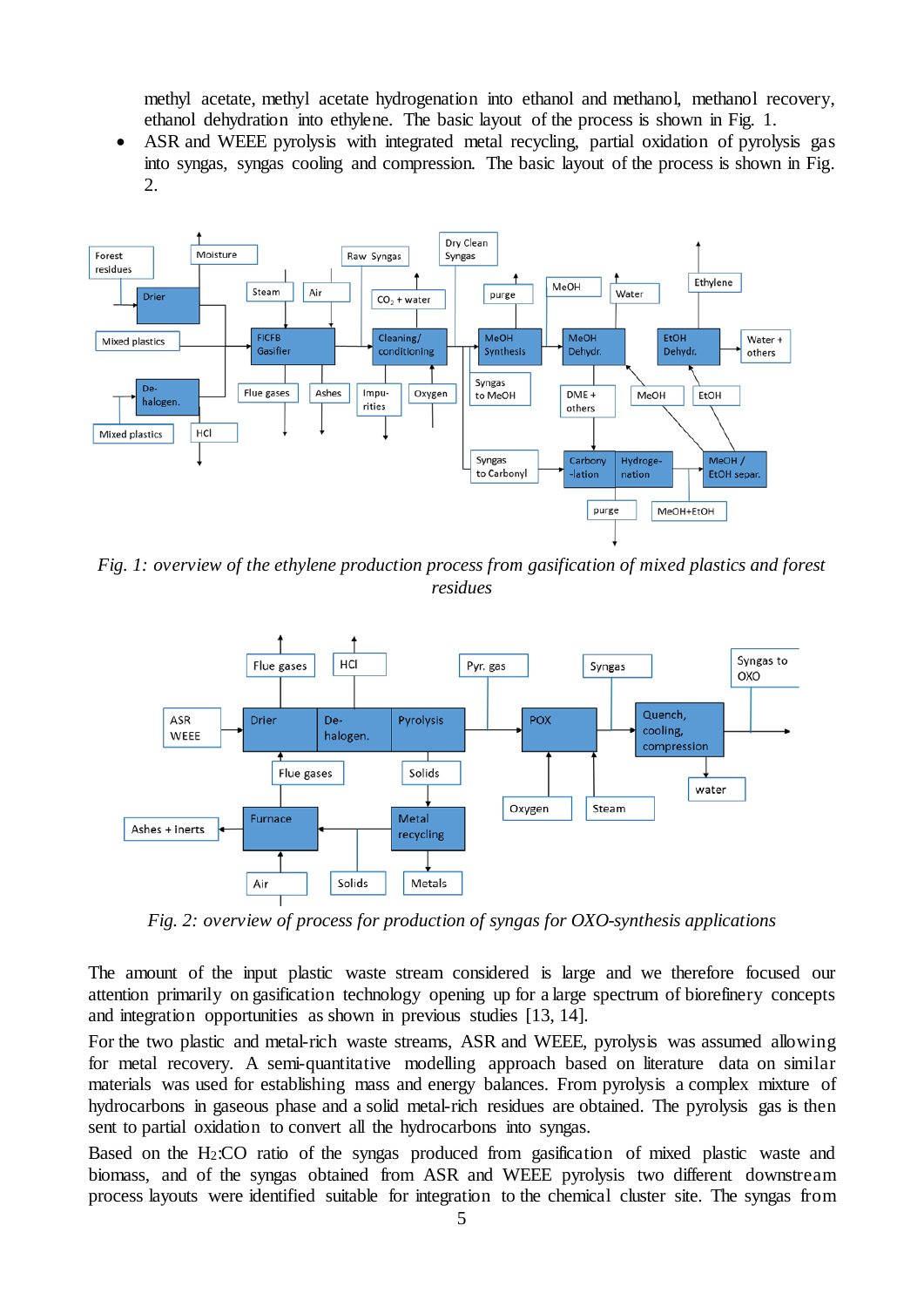gasification has a H2:CO ratio around 2 which is convenient for methanol synthesis. To close the material loop from plastic material to building blocks for production of virgin plastics, the methanol was further converted to ethylene. Since ethanol is also a candidate product, we have considered the route via methyl acetate to produce ethanol proposed by University of Seville and similar to the Enerkem technology [\[15\]](#page-16-14), which is then dehydrated into ethylene. The syngas stream obtained from the pyrolysis process, of smaller amount, has a  $H_2$ : $CO$  ratio around 1 which is suitable for  $OXO$ synthesis applications.

### **2.2. Modelling**

#### **2.2.1. Gasification of mixed plastics and forest residues**

The modelling of the indirect gasification step is mainly based on data from biomass and plastics gasification as well as mixtures of the two fractions [\[12\]](#page-16-11). Using experimental data with similar feedstock composition to the one in the present study, a previously developed model [\[16\]](#page-17-0) was adopted to fit the published data prior to being used with the feedstock material of the present study. This allows estimating syngas yield and composition as well as steam demand and flue gases for indirect gasification [\[12\]](#page-16-11).

The reforming of tars, methane and light hydrocarbons  $(C_2H_4)$  prior to downstream synthesis is assumed to be done using a two-step autothermal reformer. As the chlorine content in the plastic waste streams (mainly from PVC) is too high to allow for syngas production with downstream synthesis (corrosion and poisoning issues), the waste stream containing the highest fractions of PVC was considered for a pretreatment step for dehydrochlorination. Low-temperature pyrolysis at 300°C as proposed by Bockhorn et. al. [\[17\]](#page-17-1) is used to pretreat the waste stream from building and construction prior to gasification, resulting in a HCl rich stream that potentially could be a valuable by-product. The further use of HCl was not considered within this study.

#### **2.2.2. Syngas to ethylene**

The syngas from gasification having a  $H_2$ :CO ratio of about 2 can be directly used for methano l synthesis without adjustment in a water-gas-shift reactor. The modelling of the methanol synthesis section was based on previous work [\[13\]](#page-16-12) while the modelling of the methanol dehydration, DME carbonylation, and methyl-acetate hydrogenation was mainly based on [\[18\]](#page-17-2). The final step from ethanol to ethylene was not modelled but the results from [\[19\]](#page-17-3) were used and scaled according to the ethanol mass flow rate.

#### **2.2.3. Pyrolysis of ASR and WEEE and product gas partial oxidation**

The pyrolysis of ASR and WEEE were considered separately although the results are shown here as if the two waste streams were processed together. In practice it is probably convenient to have two separate processes since metal recycling is mostly relevant for ASR and since pyrolysis of WEEE may generate complex chemical compounds that deserve particular care. Such aspects are however beyond the scope of the present work. As shown in Fig. 2, the waste streams are first dried to remove moisture by direct contact with low temperature flue gases from the furnace. Similar to gasification of plastics rich in PVC, a dehydrochlorination step is assumed for chlorine separation. The waste stream is further heated up to 500˚C. This temperature was chosen to prevent aluminium melting in order to allow for high recovery of this metal and also because this appears the temperature considered in the literature for similar technologies [\[20\]](#page-17-4).

The pyrolysis of ASR was modelled as yield reactor and mainly adopting the data published in [\[20\]](#page-17-4) and adjusting the gas and solid yields to close the element balance of the organic fraction according to the ultimate analysis of ASR. Similarly, the pyrolysis of WEEE was modelled as yield reactor considering the overall yield to gas and solids reported in [\[21\]](#page-17-5) for similar waste stream. The composition of the gas was instead assumed equal to the composition reported in [\[22\]](#page-17-6) and by adjusting the  $CO<sub>2</sub>$  yield to close the element balance.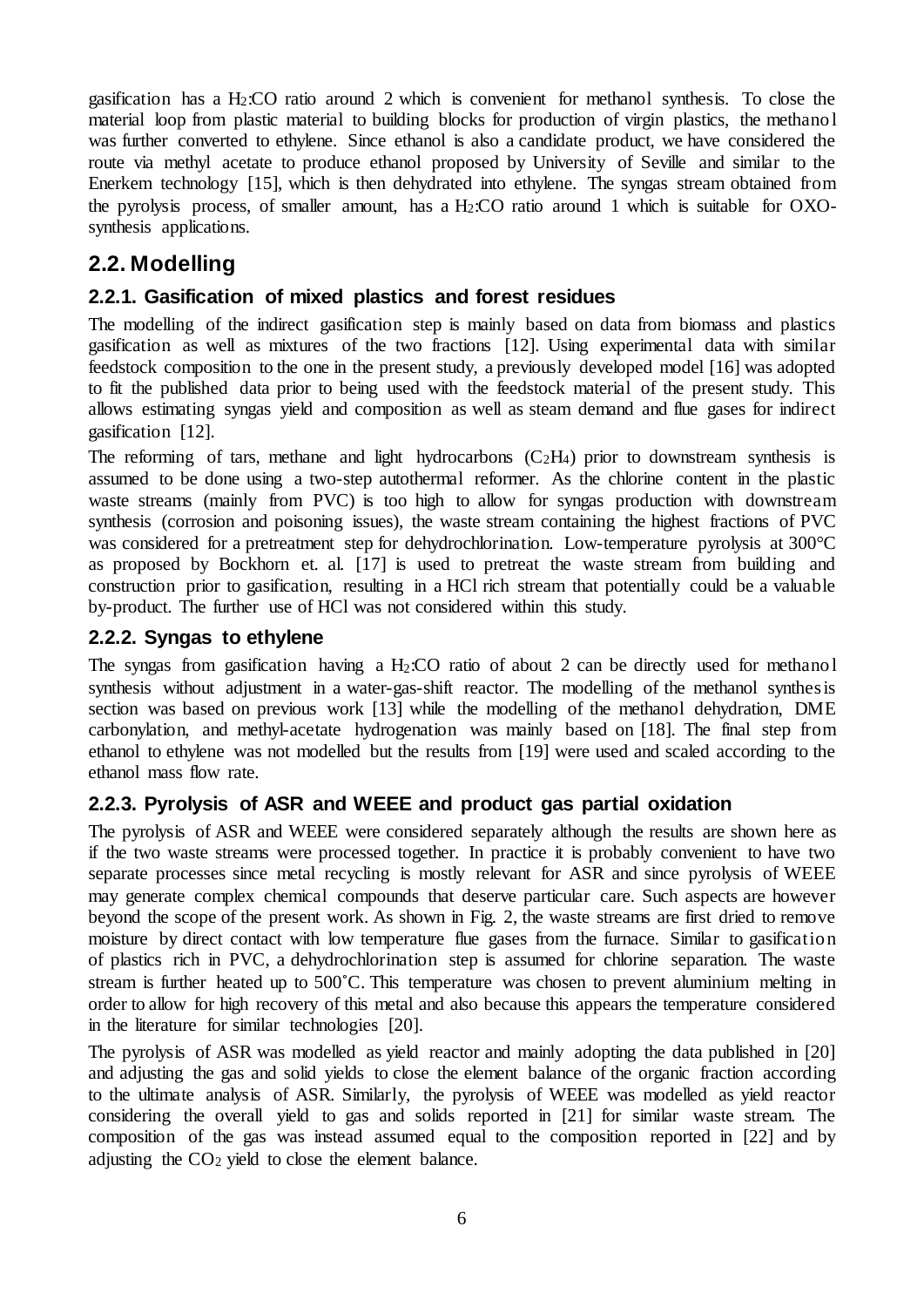The product gas at  $500^{\circ}$ C is sent to a partial oxidation step where it is reformed in presence of oxygen and steam mainly into a mixture of  $H_2$ ,  $CO$ ,  $CO_2$ , water, with some traces of other hydrocarbons. This partial oxidation step is modelled as a Gibbs reactor and the flow of oxygen is adjusted to obtain a temperature at the outlet of about 1300˚C. The steam injection is adjusted to prevent carbon deposition.

The syngas obtained is too hot for heat exchanging and therefore is mixed with some syngas recycled from a downstream process point to reach a temperature of 900˚C after which is cooled by heat exchanging, compressed to 25 bar and sent to OXO synthesis.

### **2.3. Process integration**

Inevitably, during thermochemical conversion, part of the chemical energy of the raw material is converted into heat, such as via combustion. Rational heat management is therefore a key to high efficiency. For this purpose an energy targeting method based on Pinch Analysis was adopted. As a result of flowsheet simulation, all the heat loads and temperatures of thermal streams are obtained and the maximum heat recovery can be estimated through an algebraic procedure as explained in [\[23\]](#page-17-7) by imposing a minimum temperature difference between hot and cold streams. In this work a global minimum temperature difference of 10˚C was assumed.

As the processes under consideration have a large net heat excess, heat recovery for steam generatio n, replacing steam production in natural gas boilers was the major aim of the energy targeting procedure. The maximum steam production was therefore established by solving a linear programming problem where the heat transfer feasibility is imposed as set of linear inequality constraints as explained in [\[24\]](#page-17-8). The temperature profiles of steam productions were obtained by imposing the target pressure and temperatures and considering a common feedwater temperature of 90˚C.

### **2.4. Efficiency definition**

Two indicators are used to keep track of the efficiency of the process:

- Energy Conversion η, the ratio between the chemical energy rate of an outlet product stream and the chemical energy rate of the input waste stream, on HHV basis.
- Carbon Conversion  $\chi$ , the ratio between the carbon in the main outlet product stream and the carbon in the inlet waste stream.

### **2.4. Estimation of impact on global GHG emissions**

The production of chemical intermediates from the identified waste streams has a direct impact on the GHG emissions at the Stenungsund chemical complex site, for instance by substitution of part of the natural gas used for syngas production or gas that is used in natural gas boilers. On the other hand, the production of ethylene from plastic waste streams and the reduction of the import of fossil ethylene do not create any significant change of site emissions but reduces the emissions somewhere else, primarily at the site where the imported fossil ethylene is produced.

To rigorously take account such global effects, it is necessary to extend the boundaries of the system to include all the flows of commodities and industrial activities that are affected by changes connected to the implementation of waste-to-chemical processes, according to a life-cycle perspective. We introduce for this purpose *Fig.3* and *Fig. 4*. Although at the end a cumulative value of change in global GHG emissions is estimated, it is convenient to describe the various contributions associated with the two process concepts separately: for the process from mixed plastic waste and forest residues to ethylene (*Fig.3*) and for the process from ASR and WEEE to syngas with integrated metal recycling (*Fig.4*).

In these figures, the reference industrial activities or energy conversion technologies are shown in yellow boxes, the proposed waste-to-chemical plants are shown with green boxes, the commodities produced and consumed and that are assumed to be constant are shown with white circles, the fossil resource with blue circles, and biomass (forest residues or wood chips) with a green circle.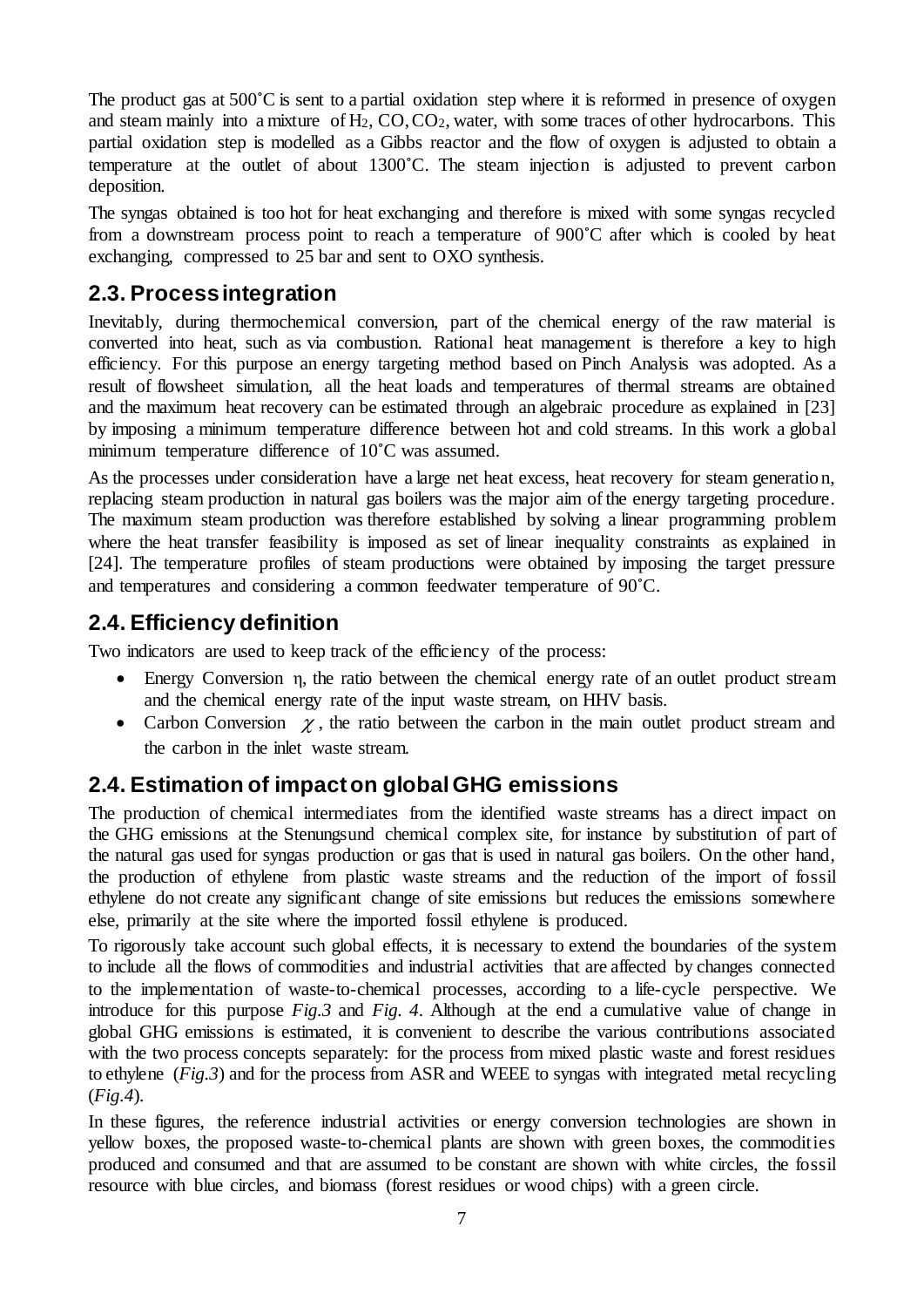

*Fig. 3. Overview of extended system that is used to estimate the GHG emission consequences of producing ethylene (C2H4) from mixed plastic waste and forest residues.*



*Fig. 4. Overview of extended system that is used to estimate the GHG emission consequences of producing OXO-syngas from ASR and WEEE.*

It should be observed that in these figures only the parts of the extended systems that are affected by significant changes are shown and some of technologies involved in production and utilization of the commodities that remain unaffected by the implementation of the proposed processes are left out. Note, in particular, that plastic waste and, to some extent, ASR and WEEE partly consist of polyethylene. When waste polyethylene is recycled into production of ethylene that ends up in polyethylene again, a loop of carbon is created and such stream of carbon does not leave the system in form of CO<sub>2</sub> anymore. This cycle has been neglected in our calculations since polyethylene is only a small part of the considered waste stream, and since the actual carbon conversion is much lower than 1.

Similarly, we have neglected the GHG emissions associated with the transportation of all the various commodities to the Stenungsund site.

Table 3 provides an overview of assumptions made for estimating the various contributions to the change in global GHG emissions, which are further described in the following sections. To take into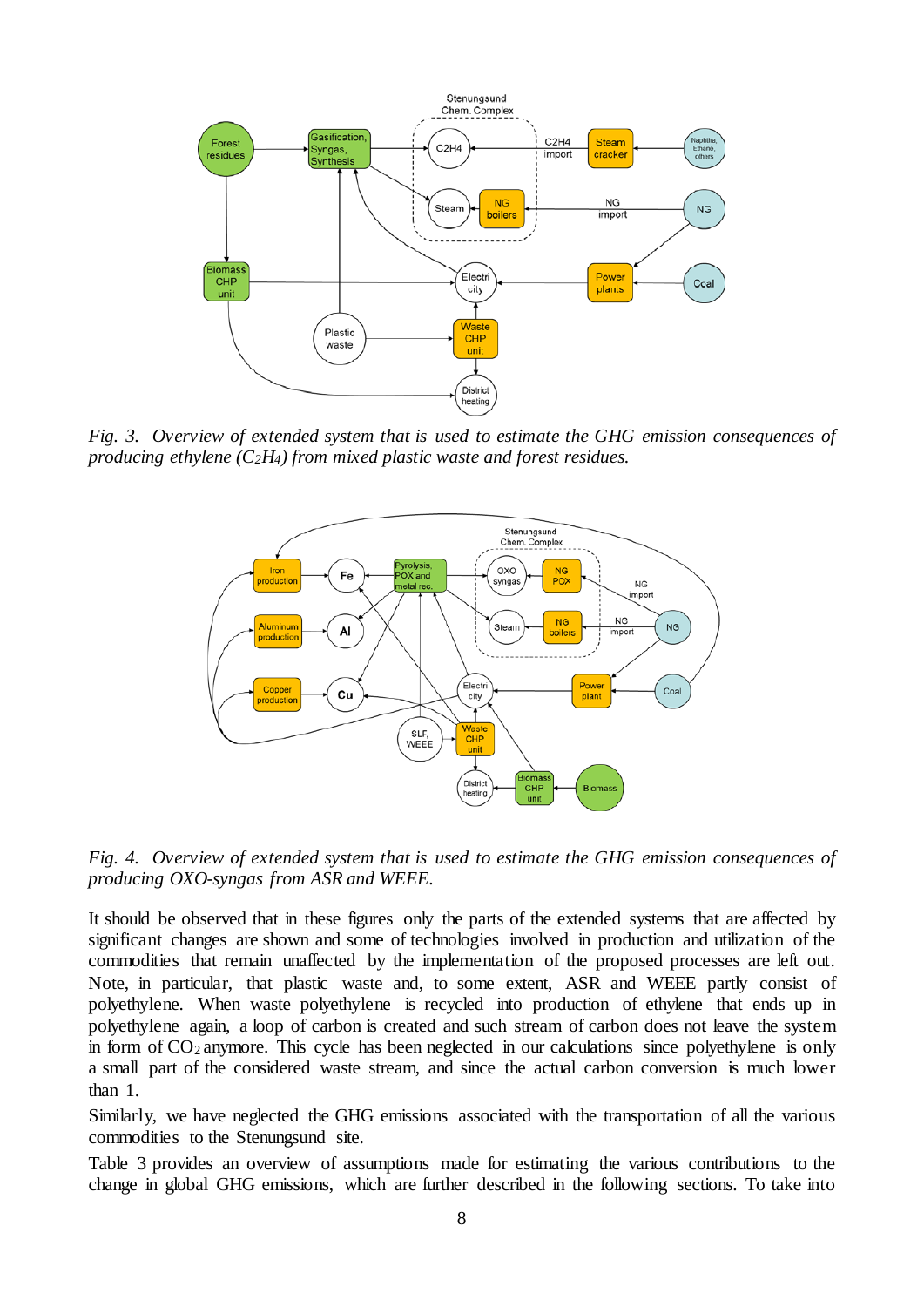account possible differences in performances of various industrial activities and energy conversion technologies, two scenarios were formulated: scenario "HIGH" where high emissions factors are considered, and scenario "LOW" where low emission factors are considered.

|                                      | Reference | Unit                         | <b>HIGH</b> | <b>LOW</b>  |
|--------------------------------------|-----------|------------------------------|-------------|-------------|
|                                      |           |                              | scenario    | scenario    |
| Iron production                      | $[25]$    | t $CO2 / t$ Fe               | 2.1         | 1.4         |
| Aluminium production                 | $[25]$    | t CO <sub>2</sub> /t Al      | 22.5        | 13.0        |
| Copper production                    | $[25]$    | t CO <sub>2</sub> /t Cu      | 3.3         | 1.9         |
| Ethylene production (cradle-to-gate) | [26, 27]  | t $CO2 / t C2H4$             | 1.44        | 1.15        |
| OXO-syngas production via NG POX     | [14]      |                              |             |             |
| at Stenungsund site                  |           | t CO <sub>2</sub> / t syngas | 0.42        | 0.42        |
| NG production (cradle-to-gate)       | $[28]$    | kg CO <sub>2</sub> / MWh NG  | 42          | 42          |
| NG combustion                        | $[28]$    | kg CO <sub>2</sub> / MWh NG  | 206         | 206         |
| NG boiler efficiency at the          |           |                              |             |             |
| Stenungsund site (LHV basis)         |           |                              | 80%         | 85%         |
| Marginal electricity production      |           |                              |             |             |
| Reference technology (built-in)      |           |                              | Coal Cond.  | <b>NGCC</b> |
| Electrical efficiency (LHV basis)    |           |                              | 45%         | 64%         |
| Emission factor                      | $[28]$    | $kg CO2 / MWh$ el.           | 913         | 388         |
| Waste-to-energy CHP units            |           |                              |             |             |
| electrical efficiency (HHV basis)    |           |                              | 10%         | 30%         |
| total efficiency (HHV basis)         |           |                              | 95%         | 95%         |
| <b>Biomass CHP</b> units             |           |                              |             |             |
| electrical efficiency (HHV basis)    |           |                              | 30%         | 30%         |
| total efficiency (HHV basis)         |           |                              | 95%         | 95%         |

*Table 3. Summary of assumptions of GHG emission factors and efficiencies of relevant processes*

#### **2.4.1. Gasification of mixed plastics for production of ethylene**

Mixed plastics shown in Table 2 is used to produce ethylene. As discussed in the introduction and shown in *Fig.1*, plastics is chemical recycled instead of being sent to energy recovery. The carbon in the mixed plastics is not released anymore into the atmosphere by combustion in combined heat and power (CHP) units but, depending on the overall carbon conversion, the major fraction ends up in ethylene.

The end-uses of the ethylene produced at the Stenungsund site, independently of whether it is produced via steam cracking or from waste, remain unchanged, thus no change in emission were accounted for in the downstream value chain. Accordingly, the GHG reduction contribution of producing ethylene instead of burning mixed plastics was calculated considering that the molar flow of avoided carbon dioxide is equal to the molar flow of carbon from plastics that ends up in ethylene.

#### **2.4.2. Gasification of forest residues**

The carbon in forest residues comes from carbon dioxide sequestration during the tree growth. When forest residues are utilised for production of ethylene, part of the carbon ends up in ethylene, the rest being lost in form of carbon dioxide along the process. Similarly to mixed plastics, the net contribution to GHG emission reduction is calculated considering that the molar flow of avoided carbon dioxide is equal to the molar flow of carbon from biomass that ends up in ethylene.

#### **2.4.3. Pyrolysis of ASR and WEEE**

The fraction of total ASR and WEEE produced in Sweden considered in this work, is the part that currently is sent to energy recovery. ASR and WEEE are used for production of syngas for OXOsynthesis. In analogy to plastic waste gasification, the GHG reduction contribution of producing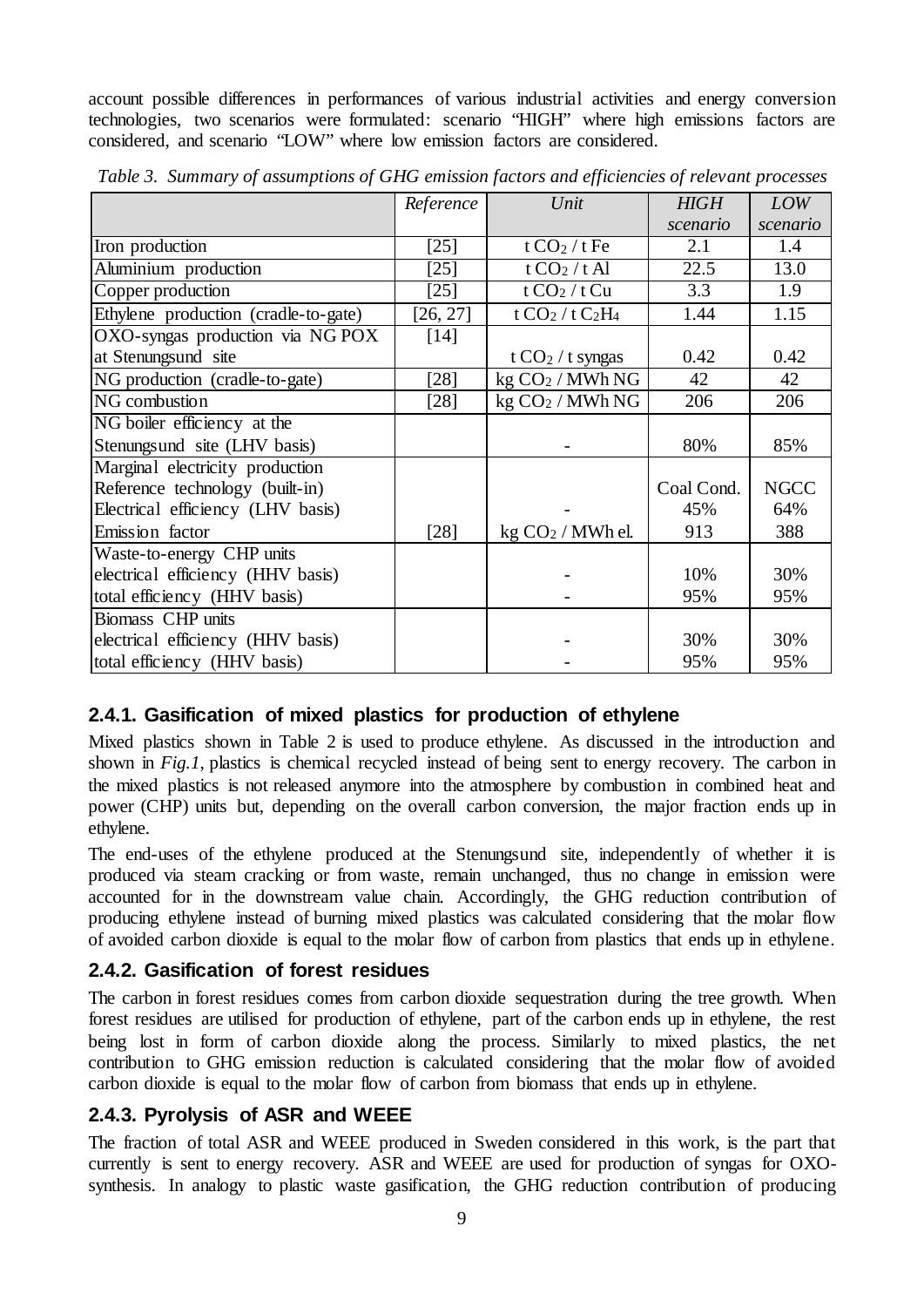syngas instead of burning ASR and WEEE was calculated considering that the molar flow of avoided carbon dioxide is equal to the molar flow of carbon from ASR and WEEE ending up in the syngas.

#### **2.4.4. Metal recycling**

The relevant fractions for recycling of iron (Fe), aluminium (Al), and copper (Cu) are present in ASR, being recovered after pyrolysis. The amounts entering the pyrolysis process, the assumed present recovery in incineration plants, as well as the assumed recovery in the proposed pyrolysis process are given in Table 4. Precise data about today's degree of metal recovery from ash from combustio n processes in Sweden are not available but an overview of state of the art metal recovery can be found for instance in [\[29\]](#page-17-13). Data about possible recovery targets after ASR pyrolysis are also unavailab le, and the values assumed here were estimated in discussion with experts from Stena Recycling and should be regarded as indicative. In principle, larger metal can be recovered by placing metal recovery equipment after the pyrolysis section but prior the char combustion thus avoiding part of the intrinsic metal losses of incineration plants.

To estimate the contribution of metal recycling to global GHG emission reduction, these quantities of metals were multiplied by the specific emission factors of metal production according to Table 3.

|           | Amount<br>treated in<br>pyrolysis<br>(t/y) | Current degree of<br>recovery from<br>combustion ashes | Assumed<br>recovery from<br>pyrolysis | <i>Incremental</i><br>amount of<br>recycled metals<br>(t/y) |
|-----------|--------------------------------------------|--------------------------------------------------------|---------------------------------------|-------------------------------------------------------------|
| Iron      | 7440                                       | 30 %                                                   | 70%                                   | 2980                                                        |
| Aluminium | 2 0 0 0                                    | $0\%$                                                  | 70%                                   | 1 400                                                       |
| Copper    | 1720                                       | 10 %                                                   | 90%                                   | 1 3 7 5                                                     |

*Table 4. Assumptions on metal recycling.*

### **2.4.7. Reduction of import of fossil feedstock for chemicals production**

The proposed waste-to-chemical plants contribute to the reduction of import of fossil feedstock at the Stenungsund site. By reducing the import of ethylene, the GHG emissions of ethylene production in marginal steam cracker units are avoided. Due to large variety of steam cracker technologies and feedstock it was decided to use a general value of GHG emission factor reported in the literature for ethylene for the LOW [\[27\]](#page-17-11) and HIGH [\[26\]](#page-17-10) scenarios, respectively.

The production of syngas for OXO synthesis applications contributes to the reduction of natural gas currently feeding a partial oxidation plant [\[14\]](#page-16-13). Due to partial oxidation of natural gas, some of the carbon in the feedstock leave the plant in oxidised form. This flow of carbon dioxide is avoided when introducing the proposed pyrolysis plant. The value of  $0.42$  tonne CO<sub>2</sub> per tonne syngas as given in Table 5 is based on data from [\[14\]](#page-16-13).

#### **2.4.5. Reduction of natural gas import by steam production by excess heat recovery from waste-to-chemical plants**

The export of steam produced by recovering the excess heat from the waste-to-chemical processes contributes to a reduction of natural gas combustion in steam boilers at the site. The steam export targets were calculated following the above mentioned energy targeting method. The natural gas consumption was calculated by dividing the steam heat load by the boiler efficiency. The GHG emissions of natural gas combustion were then calculated by multiplying the natural gas consumptio n by the specific emissions of natural gas combustion (well-to-gate emissions included).

### **2.4.6. Effects on marginal heat and electricity production technologies**

One of the major consequences of shifting from a recycling strategy mostly based on energy recovery to a scenario where plastics is recycled into new chemicals or materials is the reduction in heat and electricity generation in waste-to-energy plants. This is particularly true for Sweden, since the large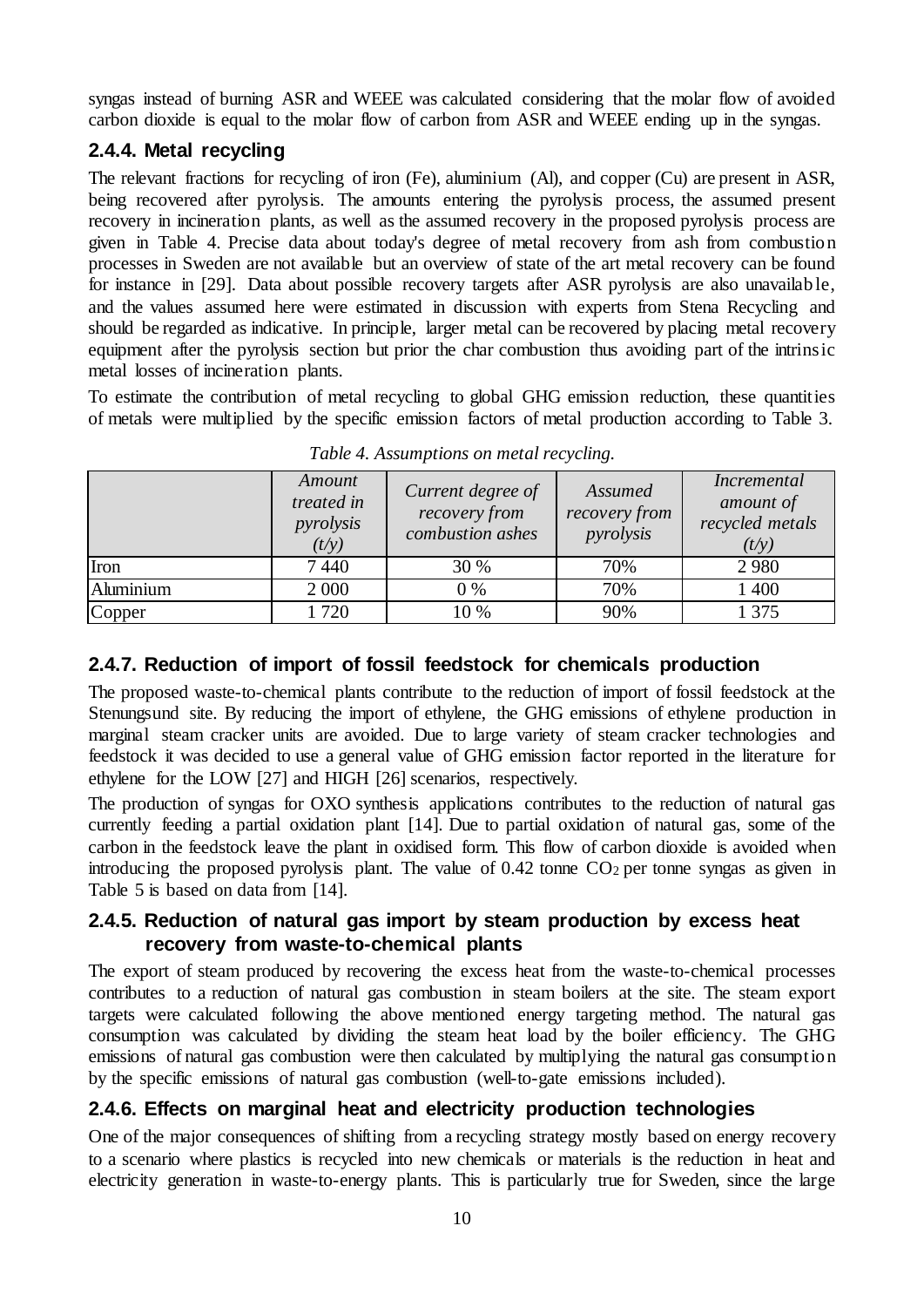district heating networks often rely on waste-to-energy plant as base load technology together with industrial excess heat.

The effects on marginal heat production technologies are therefore largely dependent on the regional energy systems. In this work we assumed that the reference built-margin heating production technology in Sweden are biomass CHP units. To take into account possible revamping of existing waste-to-energy plants and possible technological advancements different assumptions were made for the electricity and thermal efficiency in the HIGH and LOW scenarios as shown in Table 5.

By assuming biomass CHP units for replacing the heat production from waste-to-energy plants, more electricity could be produced by CHP units (HIGH scenario). Imposing a global electricity generation balance, this surplus of electricity contributes in turn to decrease the production in marginal electricity production technologies. Ultimately, the contribution to global GHG emission of the change in marginal electricity production was calculated by multiplying the change in electricity production by emission factors for built-margin power plants as discussed in [\[28\]](#page-17-12). For the HIGH scenario we have assumed coal-condensing power plants and for the LOW scenarios natural gas combined cycle.

## **3. Results**

### **3.1. Mass and energy balances**

#### **3.1.1. Gasification of mixed plastics waste and forest residues for production of ethylene**

The mass balances across the main process steps for production of ethylene from mixed plastics and forest residues are shown in Fig. 5. Overall, the yearly production of ethylene is estimated to about 124 kt which is about 60% of the current import of ethylene at the site and about 15% of the total ethylene used at the site. For this purpose all the ethanol produced by hydrogenation of methyl-acetate is dehydrated and all the methanol is recycled back to DME synthesis.



*Fig. 5. Mass balances around main process steps for production of ethylene from mixed plastics and forest residues.*

The total yearly flow of carbon entering the process with plastics waste and the forest residues is about 160 kt and 150 kt respectively, while the carbon leaving the process in form of ethylene is about 106 kt per year. This corresponds to a total carbon conversion  $\chi$  of about 34%. The main energy flows and efficiencies are shown in Table 5. Generally the conversion efficiency is rather high. Considering feedstock to methanol energy conversion (23.3 t/h of methanol from half the dry clean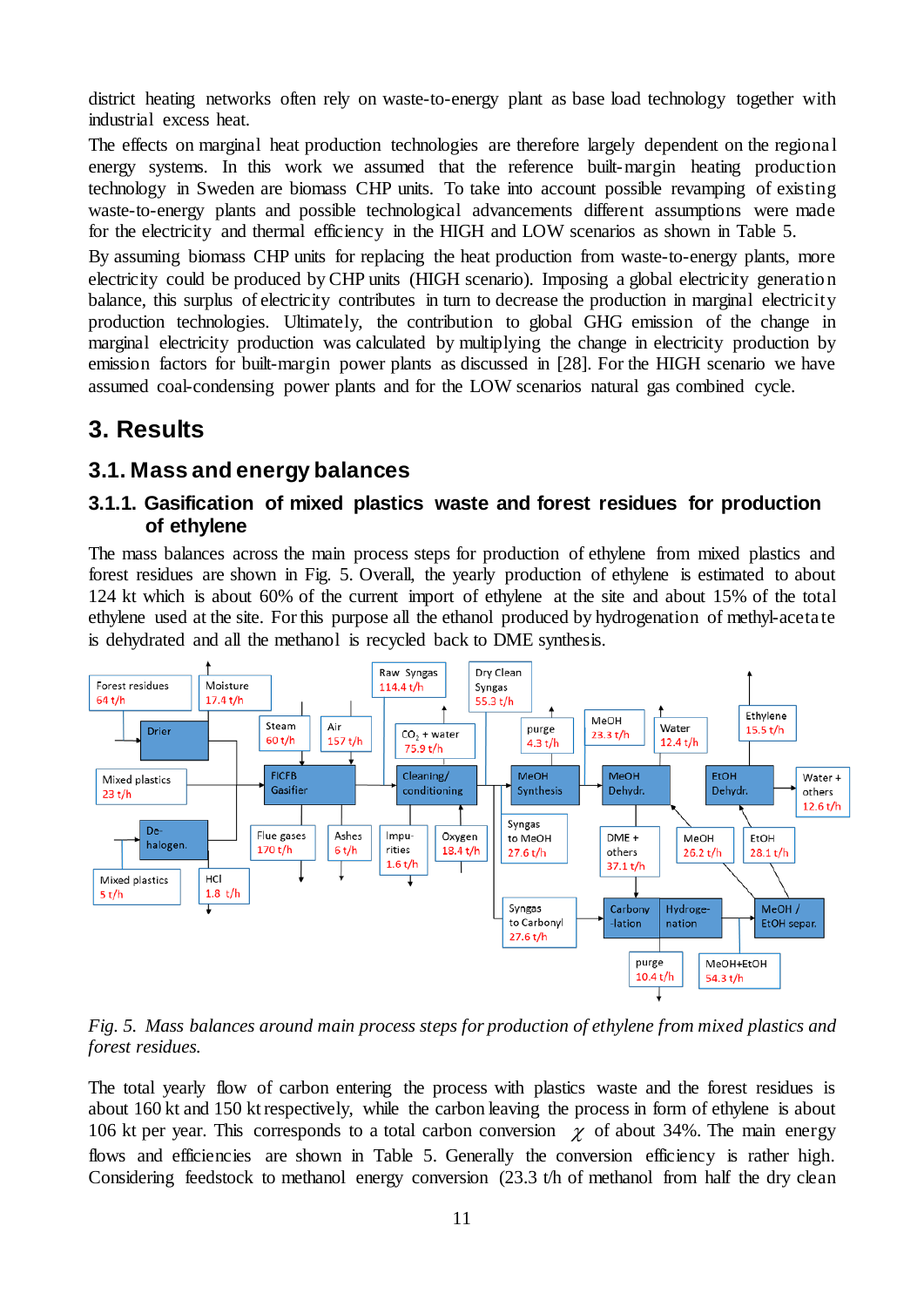syngas or half the feedstock energy content) a value of 59% (HHV basis) is obtained, exceeding values reported in literature for biomass based methanol production [\[30\]](#page-17-14). This can be explained by a higher gas yield from plastic or plastic-biomass gasification (as for example reported in [\[12\]](#page-16-11)) and the optimistic assumption of complete tar and light hydrocarbon reforming to syngas without losses, overestimating the yield of clean syngas. The overall energy conversion from waste to ethanol is 47% and is in line but somewhat greater than the value reported in [\[18\]](#page-17-2) and maybe due to high methano l yield and optimistic assumptions on the hydro-carbonylation reaction especially the large syngas recirculation which may be very costly in practice. The overall conversion to ethylene is 46%.

| Stream description                  | Mass flow rate | <b>HHV</b> | Chem. energy |     |
|-------------------------------------|----------------|------------|--------------|-----|
|                                     | (t/h)          | (MJ/kg)    | rate $(MW)$  |     |
| Forest residues                     | 63.7           | 11.7       | 207          |     |
| Total mixed plastics                | 28.5           | 34.4       | 272          |     |
| Raw gas after gasifier              | 114.4          | 12.3       | 392          | 82% |
| Dry clean syngas after conditioning | 55.3           | 23.8       | 365          | 76% |
| EtOH from MeAC                      | 28.1           | 28.8       | 225          | 47% |
| Ethylene                            | 15.5           | 50.9       | 219          | 46% |

*Table 5. Summary of values of the chemical energy rate of the main material flows and energy conversion along the process for ethylene production.*

#### **3.1.2. Pyrolysis of ASR and WEEE for production of OXO-syngas**

The mass balances across the main process steps for production of syngas from ASR and WEEE are shown in Fig.6. Overall, the yearly production of syngas is estimated of about 44 kt which is about 26% of the current amount of syngas used for OXO synthesis purposes at the Stenungsund site. The total yearly flow of carbon in ASR and WEEE is about 30 kt per year, while the carbon leaving the process in form of syngas is about 17 kt per year. This corresponds to a total carbon conversion  $\chi$ of about 57%.

Due to the high temperature partial oxidation step and gas quenching, the syngas stream leaving the process is almost completely clean of heavy hydrocarbons. The resulting H2:CO ratio is close to unity (0.93) and other compounds that should be removed prior OXO-synthesis are also quite low in concentration. This syngas could be blended with the syngas produced from natural gas partial oxidation which composition can be adjusted to accommodate the small deviations of the H2:CO ratio of the syngas from the pyrolysis process. In addition, a cleaning section already exists at the site which can be used to remove the impurities before OXO synthesis.



*Fig. 6. Mass balances around main process steps for syngas production from ASR and WEEE.*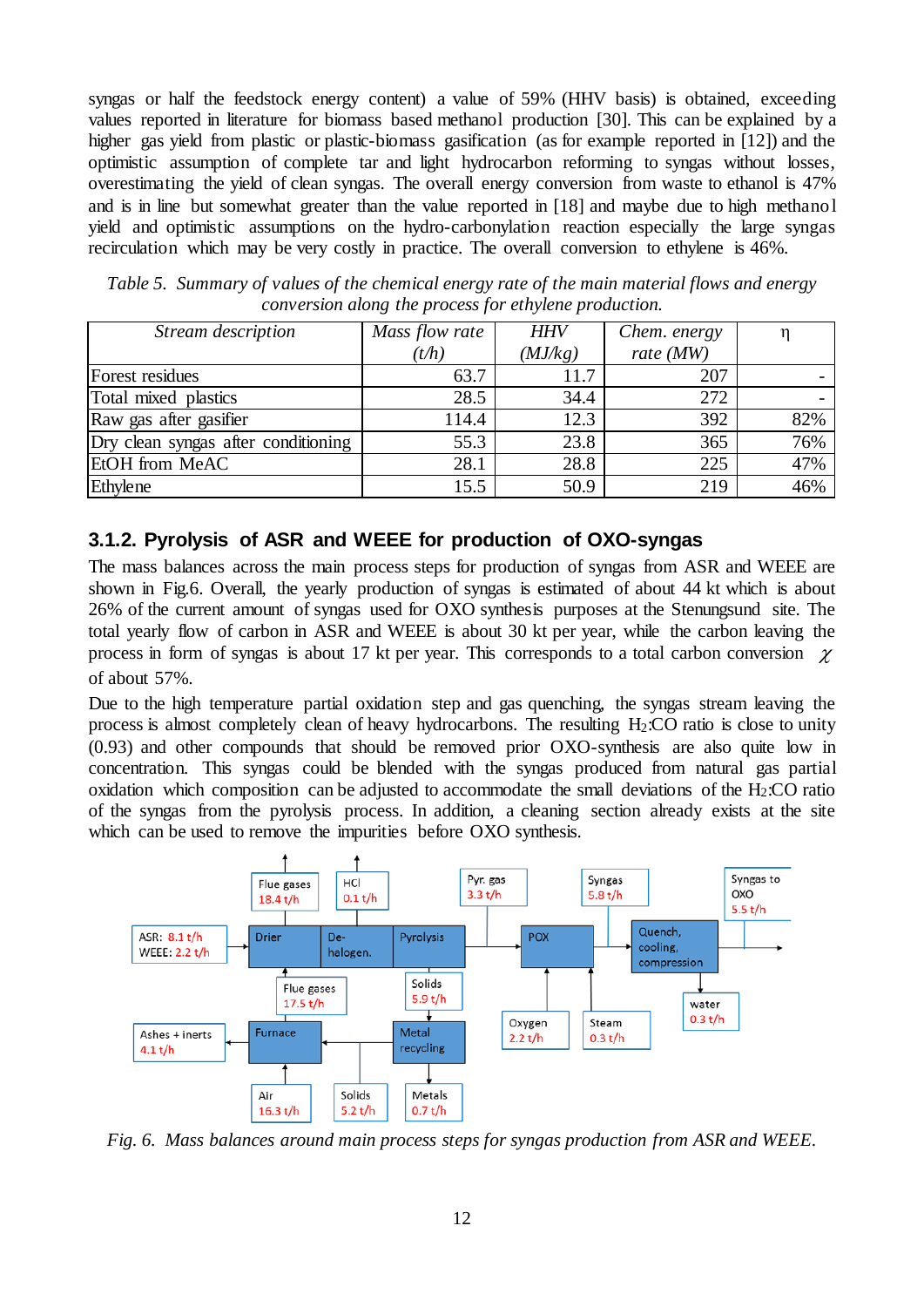The values of the chemical energy rate of the main material flows are shown in Table 6. By performing separate simulation, we obtained that the energy conversion from ASR to syngas is about 51%, while the conversion from WEEE to syngas is about 79%. A straight linear composition of two processes results in an overall conversion from ASR and WEEE to syngas of 60%. Both carbon and energy conversion of this process are larger than the corresponding values of the ethylene production process ( $\chi$  34%,  $\eta$  46%). This is apparent since ethylene production from syngas is associated with additional losses.

| Stream description                | Mass flow rate | <b>HHV</b> | Chem. energy |     |
|-----------------------------------|----------------|------------|--------------|-----|
|                                   | (t/h)          | (MJ/kg)    | rate $(MW)$  |     |
| <b>ASR</b>                        | 8.12           | 13.15      | 29.7         |     |
| <b>WEEE</b>                       | 2.07           | 27.09      | 15.6         |     |
| Raw gas after pyrolysis           | 3.3            | 33.98      | 30.3         | 67% |
| Syngas after POX, cooling, to OXO | 5.5            | 17.81      | 27.4         | 60% |

*Table 6. Summary of values of the chemical energy rate of the main material flows and energy conversion along the process for syngas production from ASR and WEEE.*

#### **3.1.3. Heat recovery**

The recovered excess heat for steam generation for both processes according to the energy targeting method is shown in Fig. 7. The theoretical amount of excess heat from the waste-to-ethylene process is about 200 MW as shown by the abscissa of the low-temperature end of the process grand composite curve. In fact, not all the 200 MW of excess heat but only 104 MW at sufficient temperature level can be recovered for steam production, as shown with the dashed line in Fig. 7 (left). For the pyrolysis process (Fig. 7 right), the combustion of the solid residue, mainly char, and cooling of the combustio n effluents and syngas from partial oxidation is sufficiently large to satisfy the pyrolysis heat demand. This leaves about 10 MW of excess heat which can almost entirely recovered in form of steam.



*Fig. 7. Grand composite curve of the process from waste to ethylene (left)/ ASR and WEEE to syngas (right) (solid line) and steam production targets at relevant pressure levels for the Stenungsund site (dashed line).*

The processes electricity consumption is mainly due to oxygen generation and compression. The electricity demand for the waste-to-ethylene plant is about 35 MW, the pyrolysis processes requires 1.3 MW electricity for syngas compression prior OXO synthesis. The production of oxygen for partial oxidation of the pyrolysis product is counterbalanced by the decrease in oxygen consumption for the natural gas partial oxidation and therefore does not contribute to any net increase in electricity use.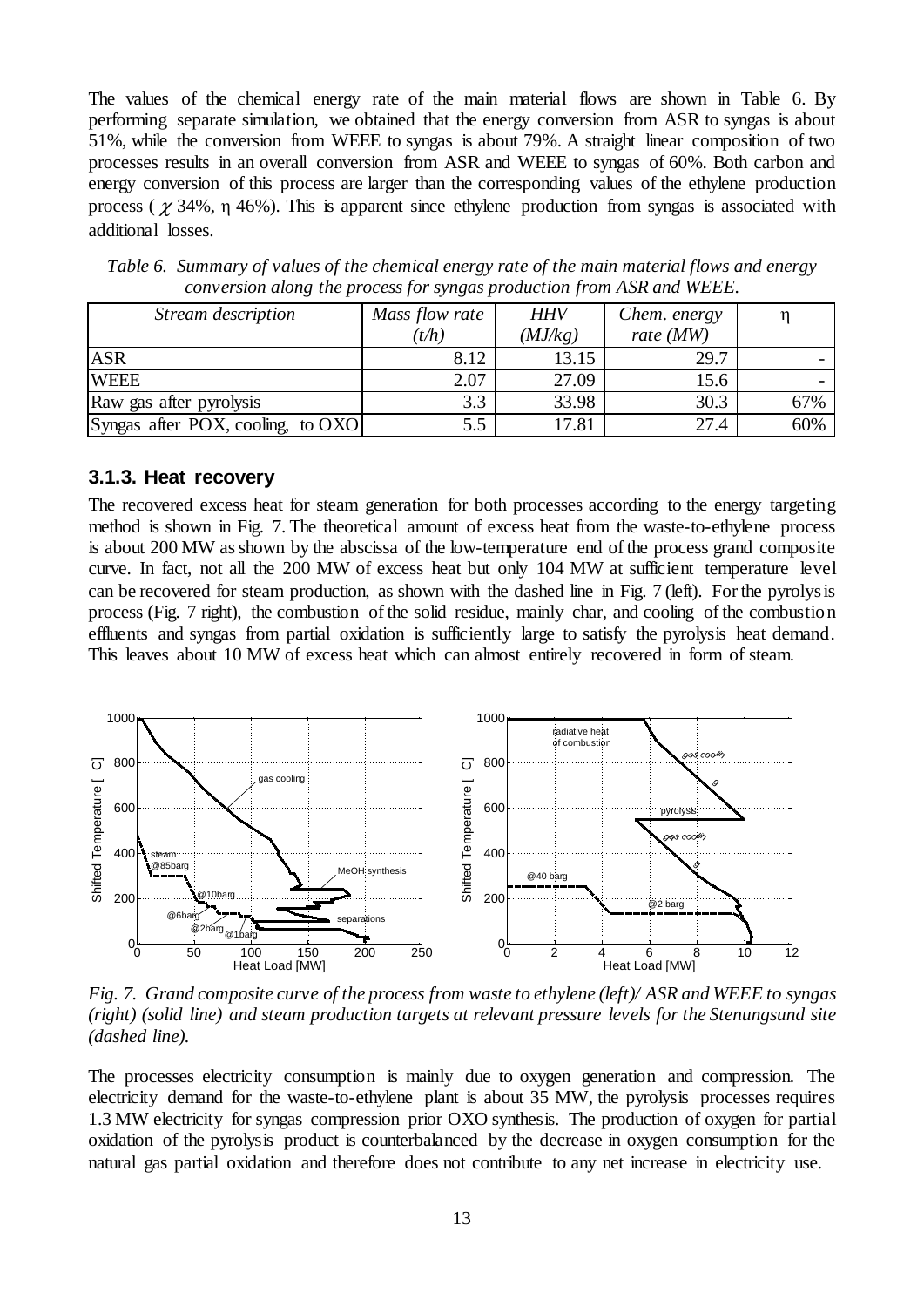Table 7 provides a summary of relevant input and output streams of the proposed waste-to-chemical processes. Among the products we have included HCl which could be integrated into PVC production at the site, although quality constraints might hinder the use of the gas from dehydrochlorination.

| Stream description         | Mass flow<br>rate $(t/h)$ | Amount per<br>year (kt/y) | Percentage of<br>site demand | Associated<br>energy rate<br>(MW) |
|----------------------------|---------------------------|---------------------------|------------------------------|-----------------------------------|
| <b>Input</b>               |                           |                           |                              |                                   |
| Mixed plastics             | 28.4                      | 228                       | $\overline{\phantom{a}}$     | 271.7                             |
| Forest residues            | 63.7                      | 510                       |                              | 207.0                             |
| <b>ASR</b>                 | 8.1                       | 65                        |                              | 29.7                              |
| <b>WEEE</b>                | 2.1                       | 17                        | $\overline{\phantom{0}}$     | 15.6                              |
| Electricity (incl. ASU)    | $\overline{\phantom{a}}$  | $\qquad \qquad -$         | $\overline{\phantom{a}}$     | 36.4                              |
|                            |                           |                           |                              |                                   |
| Output                     |                           |                           |                              |                                   |
| <b>Ethylene</b>            | 15.5                      | 124                       | ~15%                         | 219.4                             |
| Syngas to OXO              | $\overline{5.5}$          | 44                        | $~26\%$                      | 27.4                              |
| Steam @ 85 barg, 485°C     | 75.0                      | 600                       | 100%                         | 62                                |
| Steam @ 40 barg, saturated | $\overline{7}$            | 56                        | substitute POX               | $\overline{4}$                    |
| Steam @ 10 barg, saturated | 12.4                      | 99                        | 69%                          | 8.3                               |
| Steam @ 6 barg, saturated  | 9.8                       | 78                        | 100%                         | 6.5                               |
| Steam @ 2 barg, saturated  | 31.4                      | 251                       | 100%                         | 25                                |
| Steam @ 1 barg, saturated  | 12.3                      | 98                        | 100%                         | 8                                 |
| Iron                       | 0.372                     | 2.976                     | $\overline{\phantom{0}}$     | $\overline{\phantom{0}}$          |
| Copper                     | 0.172                     | 1.376                     | $\overline{\phantom{0}}$     | $\overline{\phantom{0}}$          |
| Aluminium                  | 0.175                     | 1.400                     |                              |                                   |
| HC1                        | 1.9                       | 15.2                      | n.a.                         |                                   |

*Table 7. Summary of main input and output streams of the proposed waste-to-chemical processes*

### **3.2. Impact on global GHG emissions**

Figure 8 shows the estimated potential reduction of the global GHG emission by implementing the proposed waste-to-chemical processes and the various contributions according to the description in the methodology section. The values are reported in more detail in Table 8.



*Fig 8: Potential reduction of GHG emission of the proposed waste-to-chemical processes for the two scenarios formulated on the basis of different assumptions*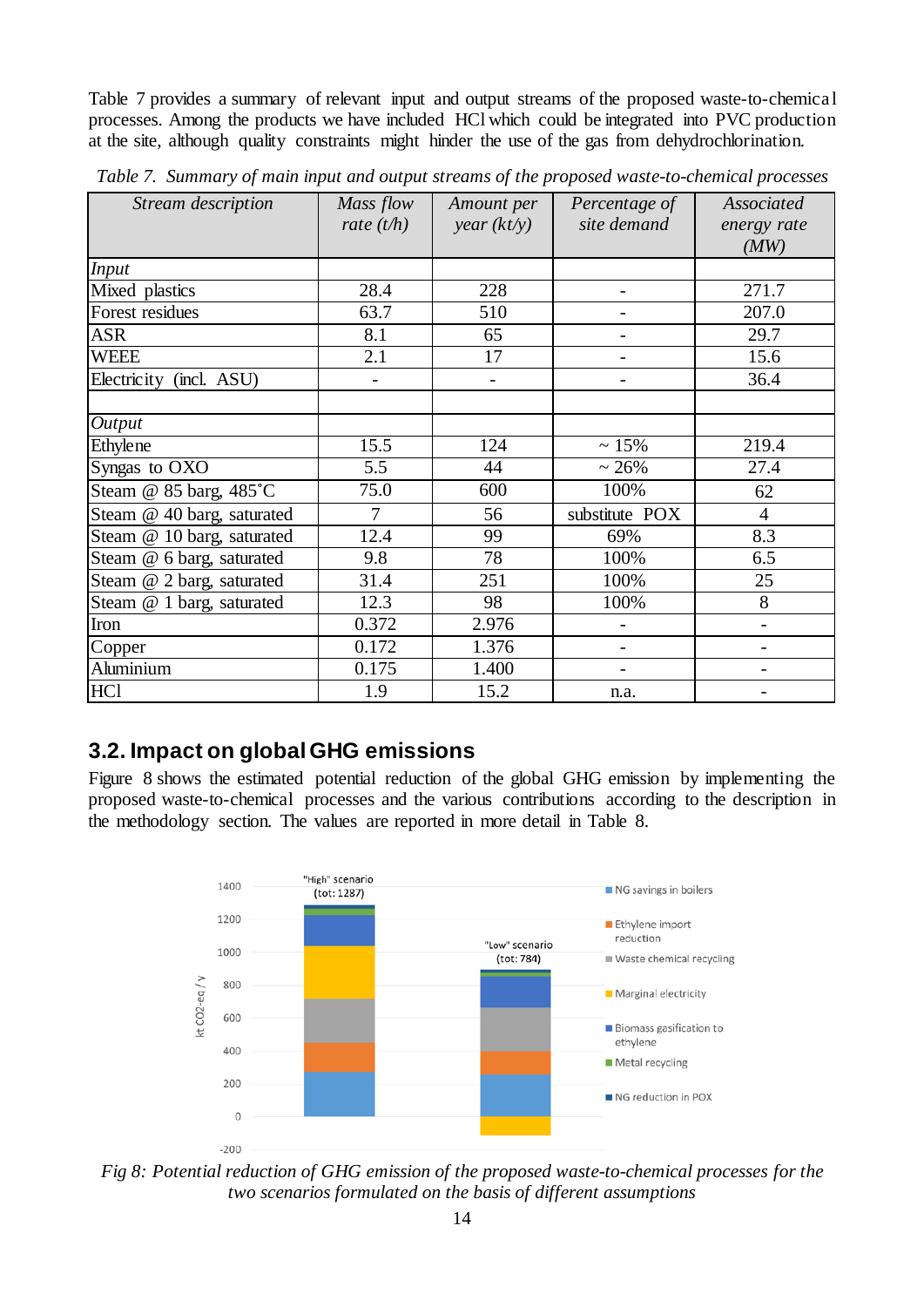| Description of contribution                         | "High" scenario | "Low" scenario  |  |
|-----------------------------------------------------|-----------------|-----------------|--|
|                                                     | $(kt CO2-eq/y)$ | $(kt CO2-eq/y)$ |  |
| Waste-to-chemical                                   | 266             | 266             |  |
| of which                                            |                 |                 |  |
| plastics gasification to ethylene                   | 201             | 201             |  |
| $ASR + WEEE$ pyrolysis to syngas                    | 65              | 65              |  |
| Forest residues gasification to ethylene            | 188             | 188             |  |
| Metal recycling                                     | 40              | 24              |  |
| Reduction of ethylene import                        | 179             | 142             |  |
| Reduction of NG partial oxidation                   | 21              | 21              |  |
| Reduction of NG combustion to boilers               | 272             | 256             |  |
| of which                                            |                 |                 |  |
| due to steam export from ethylene process           | 258             | 243             |  |
| due to steam export from syngas process             | 14              | 13              |  |
| Change in marginal electricity production           | 321             | $-113$          |  |
| of which                                            |                 |                 |  |
| related to avoided plastic energy recovery          | 490             | 0               |  |
| related to avoided ASR and WEEE energy recovery     | 97              | 0               |  |
| related to import of electricity to process         | $-267$          | $-113$          |  |
| Total estimated reduction of global GHG emissions   |                 |                 |  |
| of which                                            | 1287            | 784             |  |
| related to plastics and biomass to ethylene process | 1060            | 665             |  |
| related to ASR and WEEE to syngas process           | 227             | 119             |  |

*Table 8. Overview of contributions to the GHG emission reduction potential for the two scenarios formulated on the basis of different assumptions*

The "high" and "low" scenarios were formulated based on different assumptions on marginal technologies for the production of various commodities. This results in a large span of estimated GHG emission reduction potential which goes from about 1300 kt CO<sub>2</sub> equivalent per year in the "high" emission scenario to about 800 kt CO<sub>2</sub> equivalent per year in the "low" emission scenario. This is about the same order of magnitude of the current on-site GHG emissions of the Stenungsund chemical complex (about 900 kt  $CO<sub>2</sub>$ -eq per year).

By looking at the different contributions, it is worth comparing the impact of plastics gasification with biomass gasification. If compared in specific energy terms, the gasification of plastics for production of ethylene contributes to about the same reduction of global GHG emissions as ethylene production via biomass gasification. Behind this result, lies an important assumption. Plastic waste is assumed constant and its chemical recycling is considered as alternative to combustion for energy recovery. Conversely, gasification of forest residue does not compete with an alternative utilization.

Also, when comparing on energy basis, pyrolysis of ASR and WEEE contributes to a larger reduction of GHG emission (65 kt CO<sub>2</sub>-eq per 45 MW) than gasification of plastics (201 kt CO<sub>2</sub>-eq per 272 MW) which is due to larger losses in the process chain. This is somewhat compensated by two main other consequences: the emission reduction associated with avoided marginal ethylene production is much larger compared to the reduction in emission associated with syngas production via natural gas partial oxidation; much more steam can be produced by recovering excess heat from the waste-toethylene plant than from the pyrolysis plant, leading to higher reductions in GHG emission by avoided natural gas combustion in boilers. Another important aspect of distinction between the waste-toethylene plant and the pyrolysis plant is the large amount of electricity needed in the first case. This contributes to significant emissions in marginal electricity producer.

Overall, if compared on energy basis, pyrolysis of ASR and WEEE appears to contribute to larger emission reductions than the plastics and biomass to ethylene process. This is mainly due to the assumption of chemical recycling of plastics, ASR and WEEE replace energy recovery and that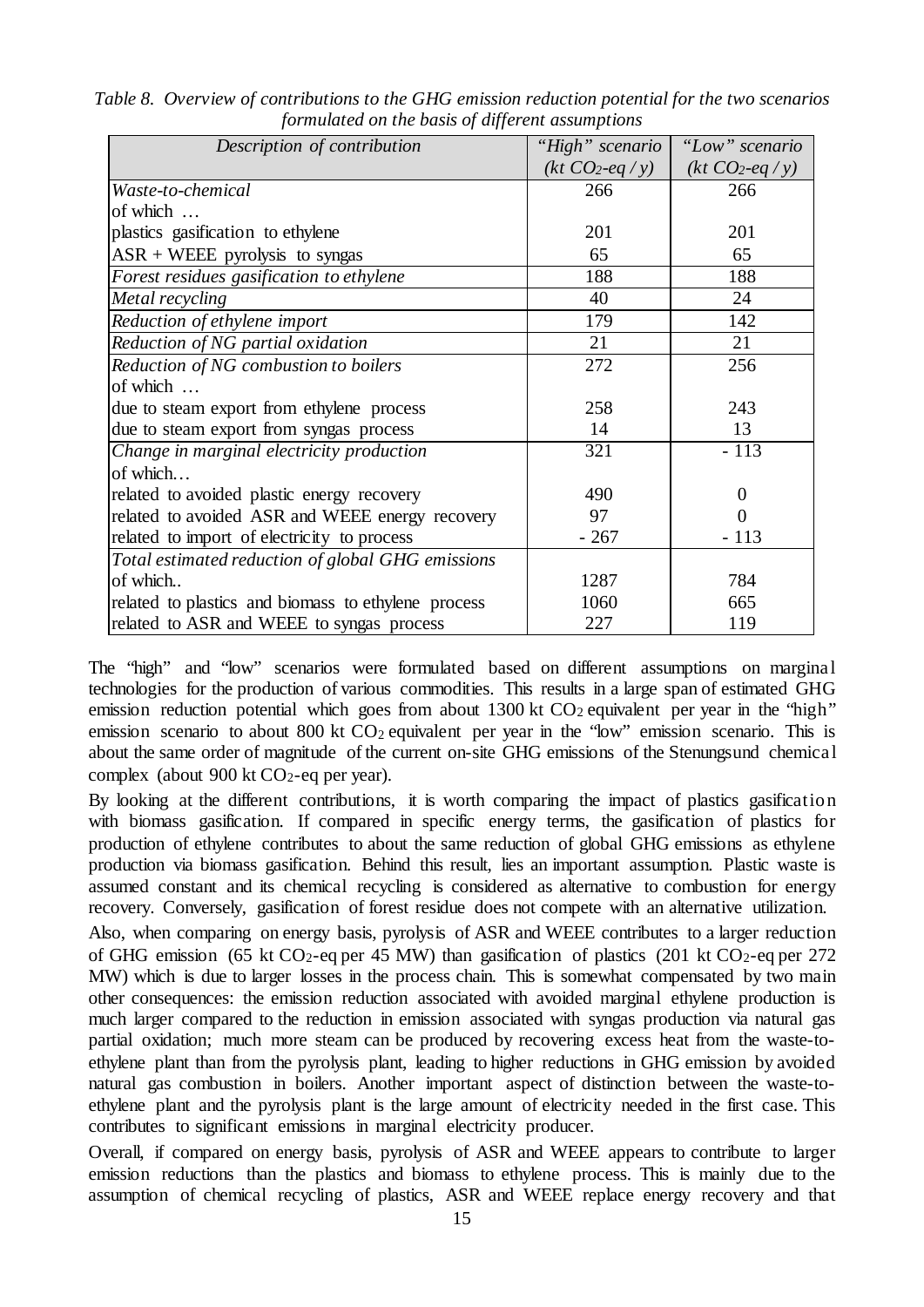avoided production of electricity and heat in marginal CHP plants is compensated by biomass based CHP plants. In the "high" emission scenario we assume that this even contributes to higher electricity production for the same heating basis which reduces the production of electricity in coal condensing plants. Since in the ethylene process almost half of the input in energy basis is biomass, the process utilizing ASR and WEEE is favoured in this comparison since the impact in marginal heat and electricity production technology is proportionally higher. Also, the increase of metal recovery compared to current ASR and WEEE recycling technology has a minor but still positive impact which favoured this process when comparison is done in energy basis.

## **4. Conclusions**

In the present work, process concepts for chemical recycling of waste streams for production of chemical intermediates at a Swedish chemical complex site were identified and their GHG emissio n reduction potentials quantified by keeping the energy recovery alternative as reference of comparison. The total Swedish waste stream of plastics, automotive shredder residues (ASR) and electronic waste (WEEE) currently sent to energy recovery were considered and metal recovery was also considered for the relevant streams. Forest residues were also used as an input following a vision of feedstock flexibility and carbon-neutral production of chemicals.

The layout of the envisioned waste-to-chemical plant includes a process for production of ethylene via gasification of plastics and forest residues and a process for production of syngas for OXOsynthesis applications via pyrolysis of ASR and WEEE. Mass and energy balances were established by process flowsheet simulations and process integration opportunities were identified by applying an energy targeting methodology. Based on rather optimistic assumptions it was found that about 120 kt of ethylene per year and about 44 kt of syngas can be produced which are respectively about 15% and 26% of the site demand of ethylene and syngas to OXO synthesis respectively.

Considering that forest residues were also included among the input (about 40% in energy terms), these results are on one hand a sign that the contribution of chemical recycling to production of chemical and plastics may be moderate. On the other hand, among the input waste stream we have selected mixed plastic waste and very heterogeneous waste (ASR, WEEE) which may be very difficult to recycle using a material/mechanical strategy. Thus, these results are also quite encouraging and should motivate a further investigation of the economic feasibility of proposed concepts.

Overall, the estimated contribution to global GHG emission reduction lies in a range between 800 and 1300 kt CO2-eq per year depending on the different scenarios of marginal technologies for production of ethylene, electricity and heat. This is about the same order of magnitude of the current on-site GHG emissions at the Stenungsund chemical complex site. This result is based on assumptio n that chemical recycling is alternative to energy recovery which in Sweden is done in CHP units connected to district heating networks. By diverting waste to chemical production, we assumed that biomass CHP units compensate for electricity and heat production and that this can even create a surplus of electricity in short term which in turns reduces the production of electricity in coal power plants. This results highlights that the climate consequences of the proposed recycling strategy are largely dependent, at least in Sweden, on the future development of the biomass prices and utilizatio n. The results also show that an important reduction of GHG emissions can be obtained by recovering the large amounts of excess heat available from the thermochemical processes for production of steam which can be exported to the various chemical plants by appropriately placing the proposed processes close to or in the middle of the chemical complex site. This steam is about 70% of the steam currently produced at the site in natural gas boilers. The reduction of natural gas consumptions in steam boiler contributes to about 20 to 30% of the total GHG emission reduction potential which highlights the suitability of the Stenungsund site for large-scale implementation of biorefineries and waste-tochemical plants.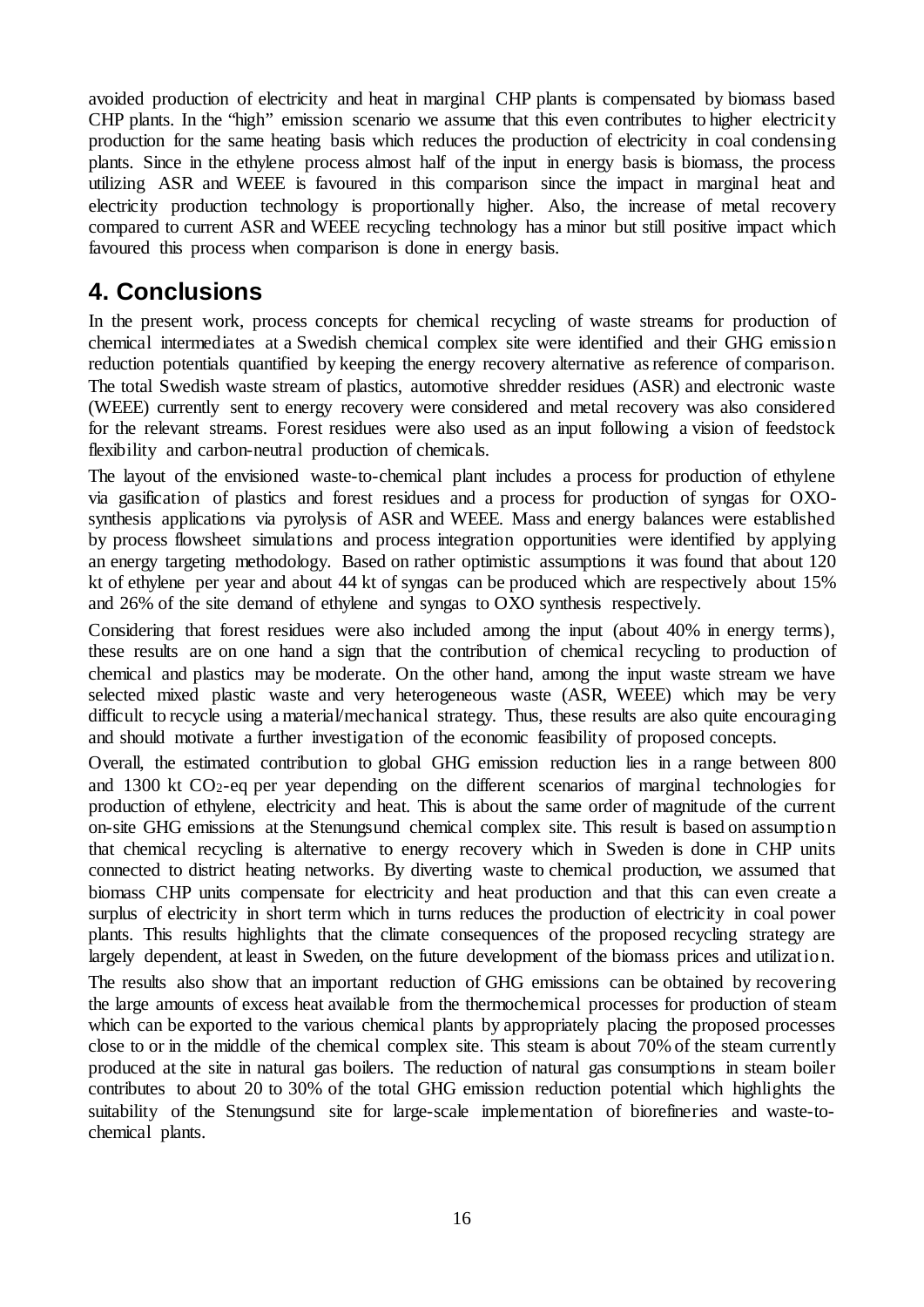## **Acknowledgments**

The research activities were funded by EIT Climate-KIC, an Horizon 2020 initiative, under the 2015 "industrial symbiosis" thematic area. The authors gratefully acknowledge Maria Arvidsson at Chalmers University of Technology, and prof. Michael Mullins at Michigan Tech for valuable inputs.

### **References**

<span id="page-16-0"></span>[1] Joelsson JM, Engström C, Heuts L. From green forest to green commodity chemicals: evaluating the potential for large scale production in Sweden for three value chains (Final report from Skogskemi: a project with the programme Challenge-Driven Innovation). Vinnova report: VINNOVA; 2015.

<span id="page-16-1"></span>[2] Union E. Directive 2008/98/EC of the European Parliament and the Council of 19 November 2008 on Waste and Repealing Certain Directives. In: Parliament E, editor. Official Journal of the European Union2008.

<span id="page-16-2"></span>[3] Scheirs J, Kaminsky W. Feedstock recycling and pyrolysis of waste plastics: John Wiley & Sons, 2006.

<span id="page-16-3"></span>[4] Viganò F, Consonni S, Grosso M, Rigamonti L. Material and energy recovery from Automotive Shredded Residues (ASR) via sequential gasification and combustion. Waste Management. 2010;30(1):145-53.

<span id="page-16-4"></span>[5] Kaminsky W, Predel M, Sadiki A. Feedstock recycling of polymers by pyrolysis in a fluid ised bed. Polymer Degradation and Stability. 2004;85(3):1045-50.

<span id="page-16-5"></span>[6] Al-Salem SM, Evangelisti S, Lettieri P. Life cycle assessment of alternative technologies for municipal solid waste and plastic solid waste management in the Greater London area. Chemical Engineering Journal. 2014;244:391-402.

<span id="page-16-6"></span>[7] Lazarevic D, Aoustin E, Buclet N, Brandt N. Plastic waste management in the context of a European recycling society: Comparing results and uncertainties in a life cycle perspective. Resources, Conservation and Recycling. 2010;55(2):246-59.

<span id="page-16-7"></span>[8] Perugini F, Mastellone ML, Arena U. A life cycle assessment of mechanical and feedstock recycling options for management of plastic packaging wastes. Environmental Progress. 2005;24(2):137-54.

<span id="page-16-8"></span>[9] Ciacci L, Morselli L, Passarini F, Santini A, Vassura I. A comparison among different automotive shredder residue treatment processes. The International Journal of Life Cycle Assessment. 2010;15(9):896-906.

<span id="page-16-9"></span>[10] Wager PA, Hischier R. Life cycle assessment of post-consumer plastics production from waste electrical and electronic equipment (WEEE) treatment residues in a Central European plastics recycling plant. The Science of the total environment. 2015;529:158-67.

<span id="page-16-10"></span>[11] Fråne A, Stenmarck Å, Sörme L, Carlsson A, Jensen C. Kartläggning av plastavfallsströmmar i Sverige. Norrköping, Sweden: Svensk MiljöEmissionsData; 2012.

<span id="page-16-11"></span>[12] Wilk V, Hofbauer H. Conversion of mixed plastic wastes in a dual fluidized bed steam gasifier. Fuel. 2013;107:787-99.

<span id="page-16-12"></span>[13] Morandin M. Methanol via biomass gasification: thermodynamic performances and process integration in Swedish chemical cluster and pulp and paper sites; Skogskemi project report. 2014.

<span id="page-16-13"></span>[14] Arvidsson M, Morandin M, Harvey S. Biomass Gasification-Based Syngas Production for a Conventional Oxo Synthesis Plant: Process Modeling, Integration Opportunities, and Thermodynamic Performance. Energy & Fuels. 2014;28(6):4075-87.

<span id="page-16-14"></span>[15] Liu Y, Murata K, Inaba M, Takahara I. Synthesis of ethanol from methanol and syngas through an indirect route containing methanol dehydrogenation, DME carbonylation, and methyl acetate hydrogenolysis. Fuel Processing Technology. 2013;110:206-13.